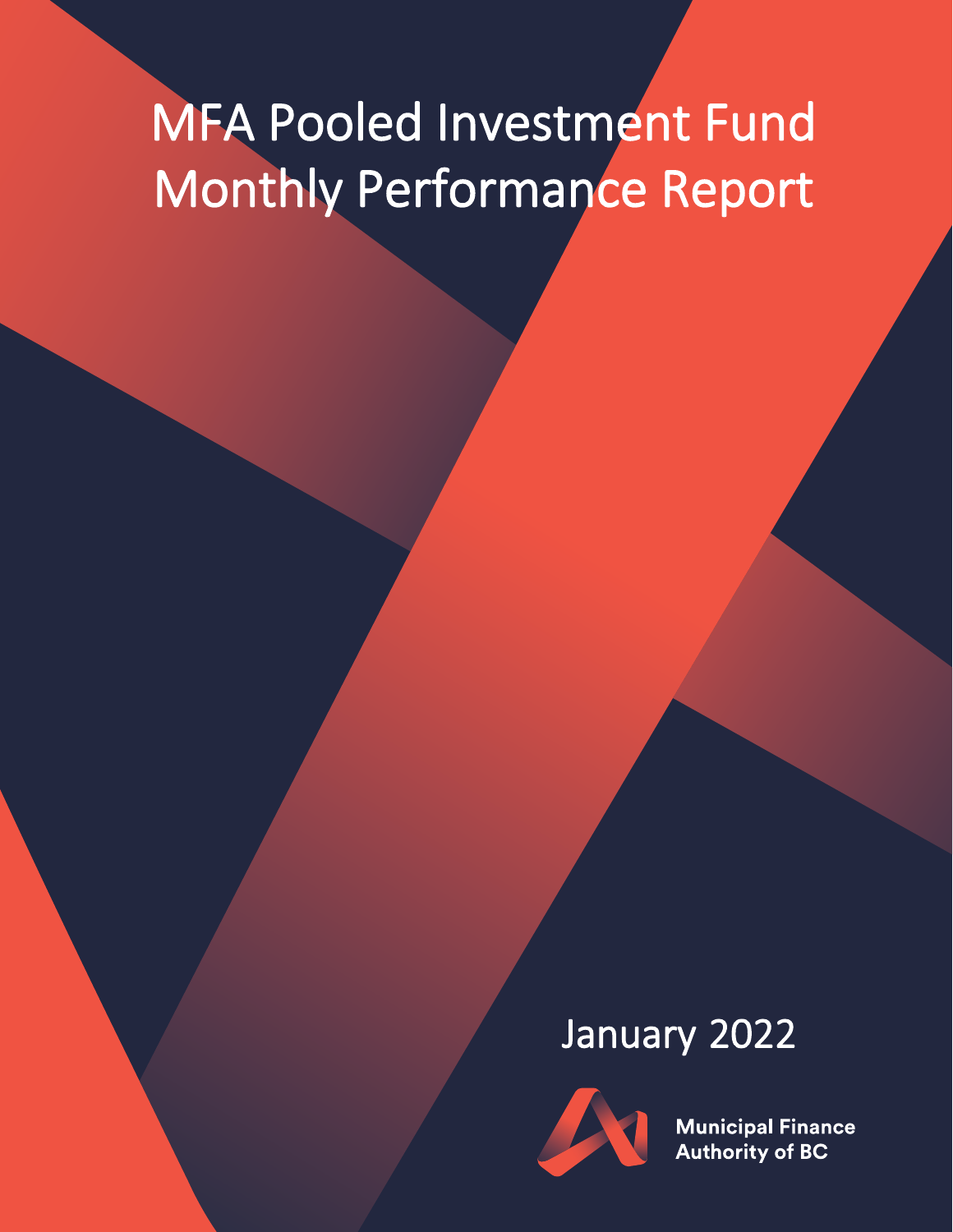

### MFA Pooled Investment Fund Monthly Performance Report<sup>1</sup>

#### *As of January 31, 2022*

| Total Retum (%)                              | 1 Month | 3 Months | <b>YTD</b> | 1 Year  | 3 Years                  | 5 Years                  | <b>Since</b><br>Inception <sup>2</sup> |
|----------------------------------------------|---------|----------|------------|---------|--------------------------|--------------------------|----------------------------------------|
| MFA Money Market Fund                        | 0.02    | 0.05     | 0.02       | 0.15    | 0.90                     | 1.08                     | 3.59                                   |
| FTSE Canada 30-day T-Bill Index <sup>3</sup> | 0.00    | 0.00     | 0.00       | $-0.03$ | 0.61                     | 0.71                     | 3.32                                   |
| Difference                                   | $+0.02$ | $+0.05$  | $+0.02$    | $+0.18$ | $+0.29$                  | $+0.37$                  | $+0.27$                                |
| MFA Government Focused Ultra-Short Bond Fund | $-0.20$ | $-0.03$  | $-0.20$    | $-0.26$ | 1.25                     | 1.33                     | 3.25                                   |
| FTSE Canada 365-Day Treasury Bill Index      | $-0.09$ | 0.08     | $-0.09$    | $-0.19$ | 1.20                     | 1.08                     | 2.90                                   |
| Difference                                   | $-0.11$ | $-0.11$  | $-0.11$    | $-0.07$ | $+0.05$                  | $+0.25$                  | $+0.35$                                |
| <b>MFA Bond Fund</b>                         | $-0.89$ | $-0.35$  | $-0.89$    | $-1.80$ | 2.35                     | 1.90                     | 5.54                                   |
| FTSE Canada Short Term Overall Bond Index    | $-0.96$ | $-0.41$  | $-0.96$    | $-2.19$ | 1.70                     | 1.43                     | 5.22                                   |
| Difference                                   | $+0.07$ | $+0.06$  | $+0.07$    | $+0.39$ | $+0.65$                  | $+0.47$                  | $+0.32$                                |
| MFA Fossil Fuel Free Short-term Bond Fund    | $-0.90$ | $-0.37$  | $-0.90$    | $-1.94$ |                          |                          | 0.43                                   |
| FTSE Canada Short Term Overall Bond Index    | $-0.96$ | $-0.41$  | $-0.96$    | $-2.19$ | $\overline{a}$           | $\overline{a}$           | $-0.15$                                |
| Difference                                   | $+0.06$ | $+0.04$  | $+0.06$    | $+0.25$ |                          |                          | $+0.58$                                |
| MFA Mortgage Fund                            | $-0.97$ | 0.41     | $-0.97$    | 0.29    | $\overline{\phantom{a}}$ |                          | 2.28                                   |
| FTSE Canada Short Term Overall Bond Index    | $-0.97$ | $-0.42$  | $-0.97$    | $-2.24$ |                          |                          | 0.91                                   |
| <b>Difference</b>                            | 0.00    | $+0.83$  | 0.00       | $+2.53$ | $\overline{\phantom{a}}$ | $\overline{\phantom{a}}$ | $+1.37$                                |

1 Total return less than one year is not annualized. Portfolio and benchmark performance is net of total fees and expenses of 12.5 basis points per annum (Money Market Fund and Government Focused Ultra-Short Bond

Fund), 20 basis pointsper annum (Bond Fund and Fossil Fuel Free Short-term Bond Fund), and 25 basis points per annum (Mortgage Fund)<br><sup>2</sup>Inception dates: Money Market Fund – May 1, 1989; Government Focused Ultra-Short Bond



Growth of \$10K Investment Over 10 Years\*

\*Performance is net of fees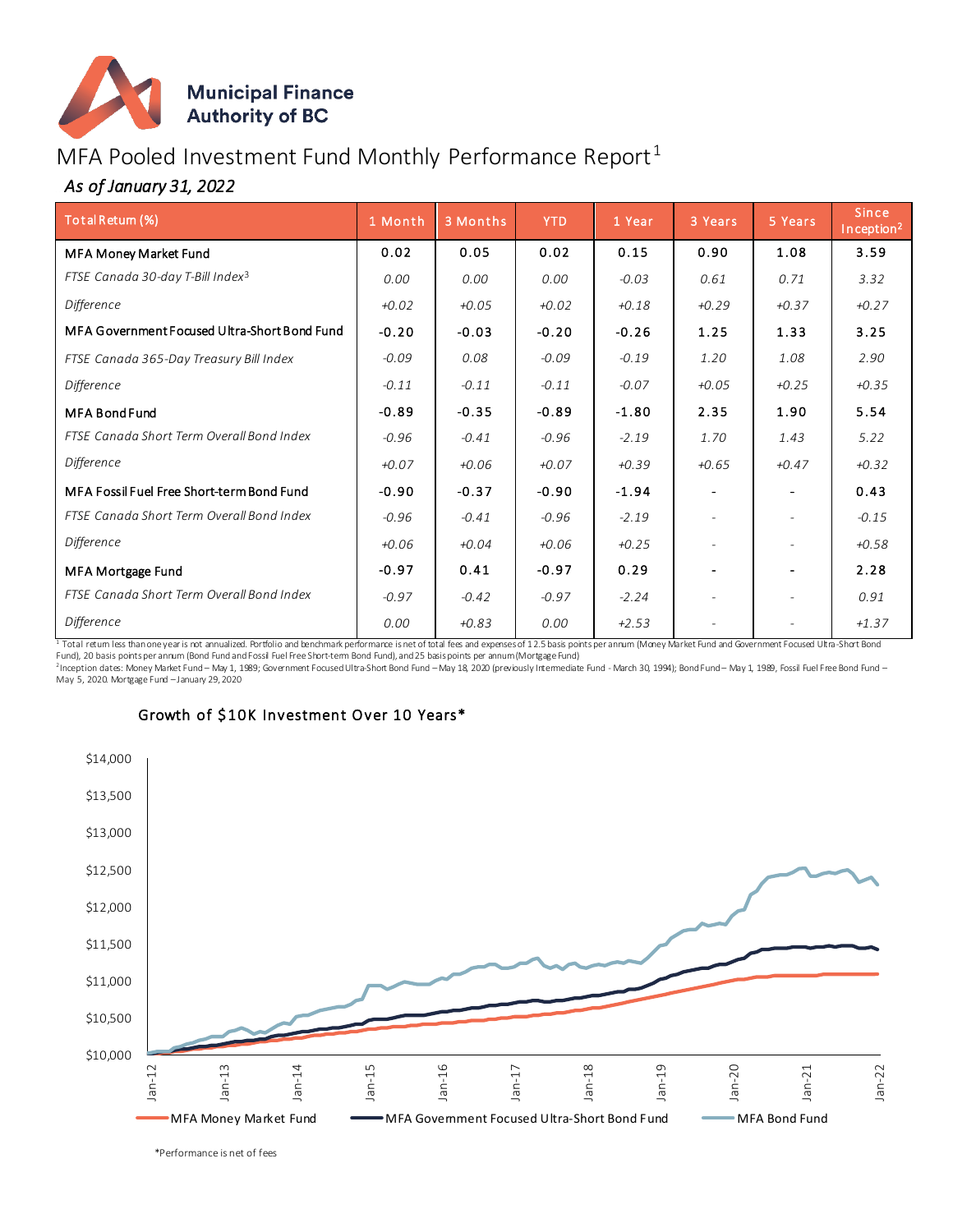#### MFA Money Market Fund

The principal objective of the Money Market Fund is to provide participating investors with interest income through investing primarily in high-quality money market instruments. The Fund will hold assets with maturities no longer than 366 days.

Over the month, both short term and long term interest rates increased.Against this backdrop, the MFA Money Market Fund returned +0.02% over the month.

| Total Retum (%)                    | 1 Month | 3 Months | YTD     | 1 Year  | 3 Years | 5 Years | <b>Since</b><br>Inception <sup>2</sup> |
|------------------------------------|---------|----------|---------|---------|---------|---------|----------------------------------------|
| MFA Money Market Fund <sup>1</sup> | 0.02    | 0.05     | 0.02    | 0.15    | 0.90    | 1.08    | 3.59                                   |
| FTSE Canada 30-day T-Bill Index    | 0.00    | 0.00     | 0.00    | -0.03   | 0.61    | 0.71    | 3.32                                   |
| Difference                         | $+0.02$ | $+0.05$  | $+0.02$ | $+0.18$ | $+0.29$ | $+0.37$ | $+0.27$                                |

 $1$ Total return is net of fees (12.5 bps annually). Total return less than 1 year is not annualized.



| <b>Fund Characteristics</b> | $Dec-31$        | $Jan-31$        |
|-----------------------------|-----------------|-----------------|
| Fund total net assets       | \$1,678,832,820 | \$1,283,164,460 |
| Average term                | 53 days         | 56 days         |
| Yield to maturity           | 0.32%           | 0.39%           |
| Number of issues            | 190             | 148             |
| Number of issuers           |                 |                 |

| Top 10 Holdings            | % Assets |
|----------------------------|----------|
| C.I.B.C.B/A                | 2.65%    |
| PRIME TRUST D/N            | 2.33%    |
| ENBRIDGE PPLINC D/N        | 2.19%    |
| SOUND TRUST D/N            | 2.04%    |
| TRANSCANADA PIPE D/N       | 1.92%    |
| <b>BANNER TRUST D/N</b>    | 1.90%    |
| HYDRO OTTAWA HLD D/N       | 1.83%    |
| SOUND TRUST D/N            | 1.82%    |
| <b>BAY ST TRUST D/N</b>    | 1.81%    |
| <b>HSBC SECURITIES B/A</b> | 1.74%    |



MFA Money Market Fund Monthly Distribution

\*Fund performance is net of fees

Issuer Type Dec -31 Jan-31 Financial 25.42% 22.16% Non-Financial 74.58% 77.84% Government\* 0.00% 0.00% Mortgages/MBS 0.00% 0.00% Pooled fund cash  $0.00\%$  0.00% \*includes federal and provincial government

| Rating           | Dec-31' | <b>Jan-31</b> |
|------------------|---------|---------------|
| R <sub>1</sub> H | 63.81%  | 63.07%        |
| R <sub>1</sub> M | 10.57%  | 7.80%         |
| R <sub>1</sub>   | 25.63%  | 29.12%        |

\*Distributions include all interest income and coupon payments earned on investments, and are paid daily. Total income, divided by the total units outstanding on record date, is the income distribution per unit paid to investors.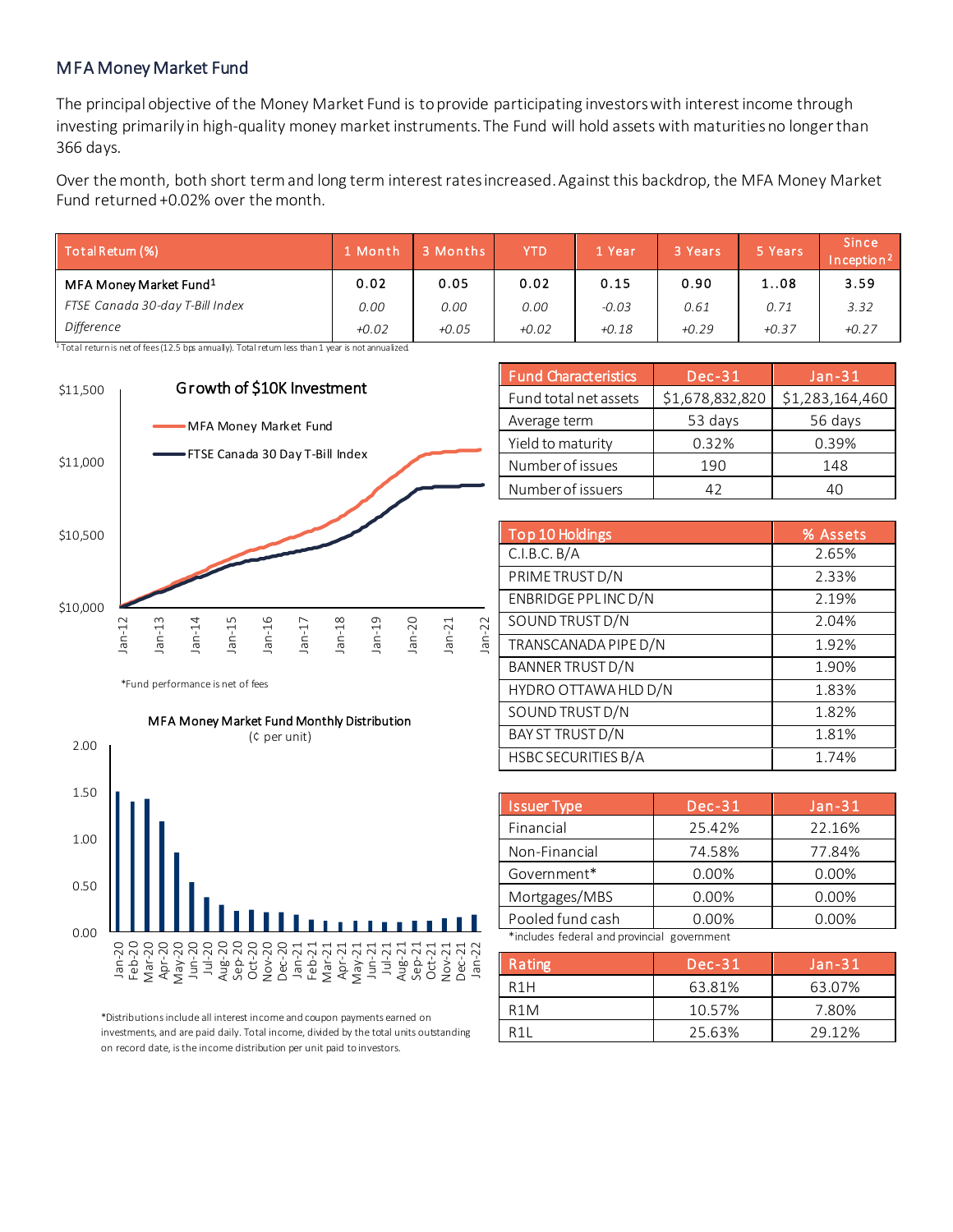#### MFA Government Focused Ultra-Short Bond Fund

The principal objective of the Government Focused Ultra-short Bond Fund is to provide participating investors with interest income. The Fund aims to achieve moderate capital appreciation by actively managing Fund investments. The Fund will hold assets with maturities no longer than 2 years at the time of purchase.

Over the month, the MFA Government Focused Ultra-Short Bond Fund returned -0.20%, modestly underperforming the benchmark. Underperformance was driven by the fund's bias towards high-quality provincial and financial corporate bonds, which underperformed as spreads widened over the month.

| 1 Month | 3 Months | <b>YTD</b> | I Year  | 3 Years | 5 Years | <b>Since</b><br>Inception <sup>2</sup> |
|---------|----------|------------|---------|---------|---------|----------------------------------------|
| $-0.20$ | $-0.03$  | $-0.20$    | $-0.26$ | 1.25    | 1.33    | 3.25                                   |
| $-0.09$ | 0.08     | $-0.09$    | $-0.19$ | 1.20    | 1.08    | 2.90                                   |
| $-0.11$ | $-0.11$  | $-0.11$    | $-0.07$ | $+0.05$ | $+0.25$ | $+0.35$                                |
|         |          |            |         |         |         |                                        |

<sup>2</sup> Government Focused Ultra-Short Bond Fund – May 18, 2020 (previously Intermediate Fund - March 30, 1994)



\*Fund performance is net of fees



\*Distributions include all interest income and coupon payments earned on investments, and are paid monthly. Total income, divided by the total units outstanding on record date, is the income distribution per unit paid to investors.

| <b>Fund Characteristics</b> | $Dec-31$      | Jan-31        |
|-----------------------------|---------------|---------------|
| Fund total net assets       | \$312,279,395 | \$309,162,840 |
| Average term                | 0.85 years    | 0.89 years    |
| Yield to maturity           | 0.72%         | 1.10%         |
| Modified duration           | $0.83$ years  | 0.88 years    |
| Number of issues            | 11            | 12            |
| Number of issuers           |               |               |

| Top 10 Holdings                            | % Assets |
|--------------------------------------------|----------|
| Ontario 3.2%, Jun 2, 2022                  | 29.71%   |
| Ontario 2.9%, Jun 2, 2023                  | 12.07%   |
| Canada Housing Trust 2.4%, Dec 15,<br>2022 | 10.86%   |
| Bank of Nova Scotia 2.4%, May 1, 2023      | 7.96%    |
| Alberta 1.6%, Sep 1, 2022                  | 7.29%    |
| Canada Housing Trust 2.4%, Sep 15,<br>2023 | 5.64%    |
| C.I.B.C. 2.4%, Jun 9, 2023                 | 5.21%    |
| RBC 3.3%, Sep 26, 2023                     | 4.94%    |
| Alberta 2.6%, Dec 15, 2022                 | 4.93%    |
| Quebec 3.5%, Dec 1, 2022                   | 4.59%    |

| <b>Issuer Type</b>                          | $Dec-31$ | $Jan-31$ |  |  |  |
|---------------------------------------------|----------|----------|--|--|--|
| Financial                                   | 24.85%   | 24.91%   |  |  |  |
| Non-Financial                               | 0.00%    | $0.00\%$ |  |  |  |
| Government*                                 | 75.16%   | 75.09%   |  |  |  |
| Mortgages/MBS                               | 0.00%    | $0.00\%$ |  |  |  |
| Pooled fund cash                            | 0.00%    | 0.00%    |  |  |  |
| *includes federal and provincial government |          |          |  |  |  |

| Rating  | Dec-31' | $\mathsf{Man}\text{-}\mathsf{31}\mathsf{N}$ |
|---------|---------|---------------------------------------------|
| AAA/R1H | 15.15%  | 16.50%                                      |
| AA/R1M  | 69.35%  | 63.30%                                      |
| A/R11   | 15.14%  | 20.19%                                      |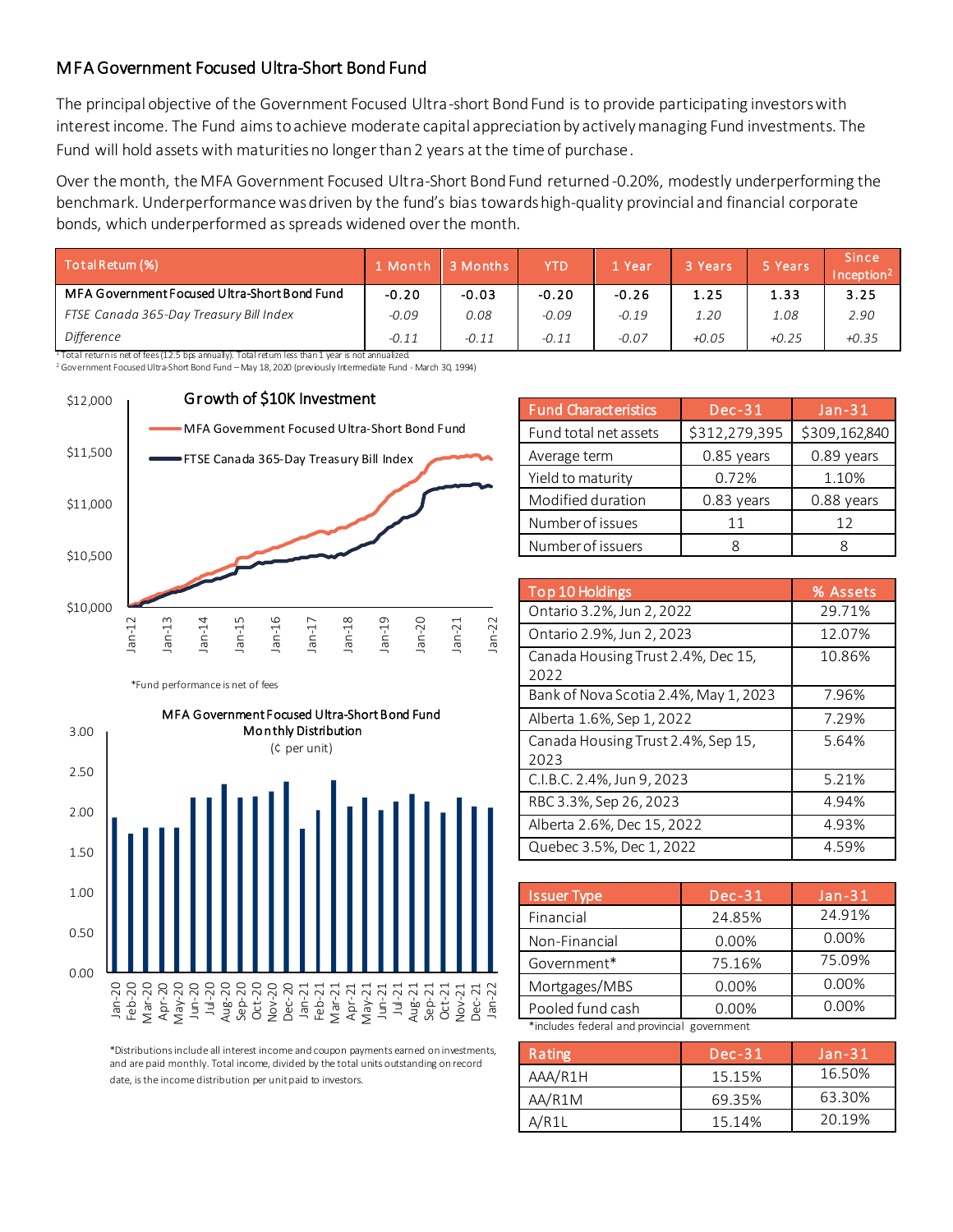#### MFA Bond Fund

The principal objective of the short-term Bond Fund is to provide participating investors with interest income. The Fund aims to achieve moderate capital appreciation by actively managing Fund investments. The Fund will hold assets with maturities no longer than 7.25 years at the time of purchase.

The MFA Bond Fund returned -0.89% over the month, slightly outperforming its benchmark. This outperformance was primarily driven by the portfolio's short duration positioning relative to the benchmark during a period of rising rates.

| Total Retum (%)                           | ∡ Month | 3 Months | YTD     | Year    | 3 Years | 5 Years | Since<br>Inception <sup>2</sup> |
|-------------------------------------------|---------|----------|---------|---------|---------|---------|---------------------------------|
| <b>MFA Bond Fund</b>                      | $-0.89$ | $-0.35$  | $-0.89$ | $-1.80$ | 2.35    | 1.90    | 5.54                            |
| FTSE Canada Short Term Overall Bond Index | $-0.96$ | $-0.41$  | $-0.96$ | $-2.19$ | 1.70    | 1.43    | 5.22                            |
| Difference                                | $+0.07$ | $+0.06$  | $+0.07$ | $+0.39$ | $+0.65$ | $+0.47$ | $+0.32$                         |

<sup>1</sup>Total return is net of fees (20 bps annually). Total return less than 1 year is not annualized. <sup>3</sup> Inception date: May 1, 1989



\*Fund performance is net of fees



\*Distributions include all interest income and coupon payments earned on investments, and are paid monthly. Total income, divided by the total units outstanding on record date, is the income distribution per unit paid to investors.

| <b>Fund Characteristics</b> | $Dec-31$      | $Jan-31$      |
|-----------------------------|---------------|---------------|
| Fund total net assets       | \$717,412,434 | \$714,013,866 |
| Average term                | 2.68 years    | 2.68 years    |
| Yield to maturity           | 1.40%         | 1.79%         |
| Modified duration           | 2.53 years    | 2.53 years    |
| Number of issues            | 141           | 137           |
| Number of issuers           | 66            | 65            |

| Top 10 Holdings                         | % Assets |
|-----------------------------------------|----------|
| Canada 0.8%, Feb 1, 2024                | 7.13%    |
| Canada 1.0%, Sep 1, 2026                | 5.77%    |
| Ontario 2.6%, Jun 2, 2025               | 4.80%    |
| Canada Housing Trust 1.6%, Dec 15, 2026 | 3.95%    |
| Canada Housing Trust 2.6%, Dec 15, 2023 | 3.60%    |
| Canada Housing Trust 1.3%, Jun 15, 2026 | 2.37%    |
| Manufacturers Life Insur. 3.2%, Nov 22, | 2.32%    |
| 2027                                    |          |
| Ontario 1.8%, Sep 8, 2025               | 1.84%    |
| RBC 2.6% Nov 1, 20254                   | 1.82%    |
| Ontario 2.4%, Jun 2, 2026               | 1.71%    |

| <b>Issuer Type</b>                          | $Dec-31$ | $Jan-31$ |  |  |
|---------------------------------------------|----------|----------|--|--|
| Financial                                   | 17.70%   | 18.61%   |  |  |
| Non-Financial                               | 29.36%   | 27.67%   |  |  |
| Government*                                 | 38.93%   | 40.00%   |  |  |
| Mortgages/MBS                               | 5.11%    | 5.02%    |  |  |
| Pooled fund cash                            | 8.90%    | 8.70%    |  |  |
| *includes federal and provincial government |          |          |  |  |

| Rating            | <b>Dec-31</b> | $Jan-31$ |
|-------------------|---------------|----------|
| Cash & short term | 8.90%         | 8.70%    |
| AAA               | 25.82%        | 26.99%   |
| AA                | 19.06%        | 17.85%   |
| А                 | 24.42%        | 24.58%   |
| BBB & below       | 16.69%        | 16.86%   |
| Mortgages/MBS     | 5.11%         | 5.02%    |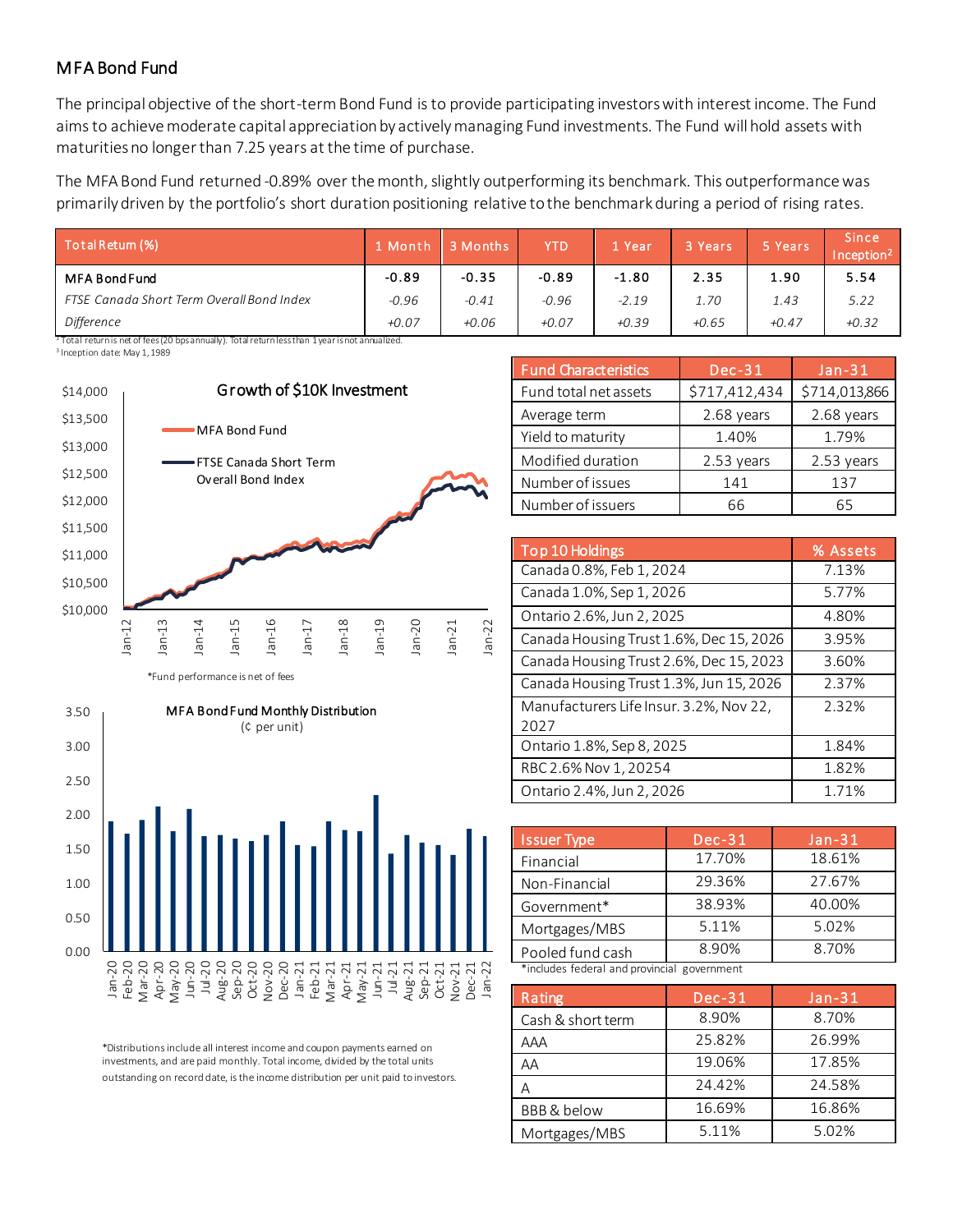#### MFA Fossil Fuel Free Short Term Bond Fund

The principal objective of the Fossil Fuel Free Short-Term Bond Fund is to provide participating investors with interest income. The Fund aims to achieve moderate capital appreciation by actively managing Fund investments. The Fund will hold assets with maturities no longer than 7.25 years at the time of purchase. The Fund shall not invest in securities of Issuers directly involved in the extraction, processing and transportation of coal, oil, or natural gas ("fossil fuels").

Over the month, the Fossil Fuel Free Short-Term Bond Fund returned -0.90%, slightly outperforming its benchmark. This outperformance was primarily driven by the portfolio's short duration positioning relative to the benchmark during a period of rising rates.

| Total Retum (%)                           | 1 Month | 3 Months | YTD     | Year    | 3 Years | 5 Years                  | <b>Since</b><br>Inception <sup>2</sup> |
|-------------------------------------------|---------|----------|---------|---------|---------|--------------------------|----------------------------------------|
| MFA Fossil Fuel Free Short-term Bond Fund | -0.90   | $-0.37$  | $-0.90$ | $-1.94$ |         |                          | 0.43                                   |
| FTSE Canada Short Term Overall Bond Index | $-0.96$ | $-0.41$  | $-0.96$ | $-2.19$ |         | $\overline{\phantom{a}}$ | $-0.15$                                |
| Difference<br>$\sim$ $\sim$ $\sim$        | $+0.06$ | $+0.04$  | $+0.06$ | $+0.25$ |         |                          | $+0.58$                                |

<sup>1</sup> Total return is net of fees (20 bps annually). Total return less than 1 year is not annualized. <sup>2</sup> Inception date: May 5, 2020



\*Distributions include all interest income and coupon payments earned on investments, and are paid quarterly. Total income, divided by the total units outstanding on record date, is the income distribution per unit paid to investors.

| <b>Fund Characteristics</b> | $Dec-31$      | $Jan-31$      |
|-----------------------------|---------------|---------------|
| Fund total net assets*      | \$160,000,464 | \$158,508,430 |
| Average term                | 2.66 years    | 2.67 years    |
| Yield to maturity           | 1.36%         | 1.75%         |
| Modified duration           | 2.52 years    | 2.52 years    |
| Number of issues            | 88            | 84            |
| Number of issuers           | 42            |               |

\*MFA owns units of the RBC Vision Fossil Fuel Free Short-term Bond Fund (total size \$275,229,670)

| Top 10 Holdings                         | % Assets |
|-----------------------------------------|----------|
| Canada 1.0%, Sep 1, 2026                | 6.65%    |
| Ontario 2.6%, Jun 2, 2025               | 4.62%    |
| Canada Housing Trust 1.6%, Dec 15, 2026 | 4.36%    |
| Ontario 3.5%, Jun 2, 2024               | 3.40%    |
| Canada Housing Trust 1.3%, Jun 15, 2026 | 3.05%    |
| Bruce Power LP 3.0%, Jun 21, 2024       | 2.72%    |
| Ontario 2.9%, Jun 2, 2023               | 2.58%    |
| Ontario Power Gen 2.9%, Apr 8, 2025     | 2.51%    |
| Canada 0.8%, Feb 1, 2024                | 2.48%    |
| TD Bank 2.9%, Mar 8, 2024               | 2.39%    |

| <b>Issuer Type</b>                          | $Dec-31$ | $Jan-31$ |  |  |  |
|---------------------------------------------|----------|----------|--|--|--|
| Financial                                   | 19.39%   | 21.17%   |  |  |  |
| Non-Financial                               | 26.99%   | 23.77%   |  |  |  |
| Government*                                 | 37.70%   | 39.89%   |  |  |  |
| Mortgages/MBS                               | 4.39%    | 4.32%    |  |  |  |
| Pooled fund cash                            | 11.52%   | 10.84%   |  |  |  |
| *includes federal and provincial government |          |          |  |  |  |

Rating **Dec-31** Jan-31 Cash & short term 11.52% 10.84% AAA 21.57% 24.40% AA 24.78% 21.59% A 25.20% 26.68% BBB & below 12.55% 12.16% Mortgages/MBS 4.39% 4.32%